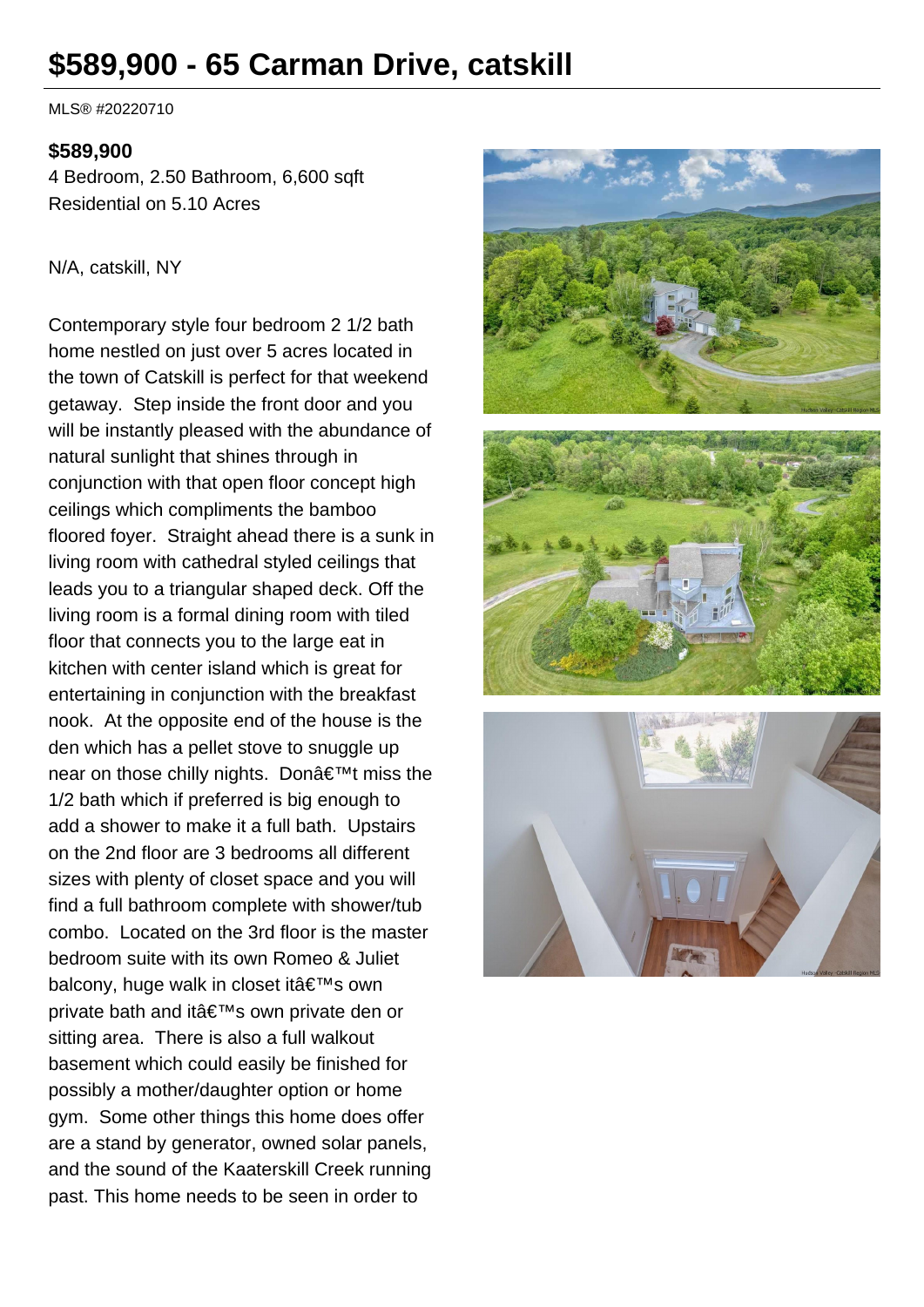appreciate.

Built in 1989

### **Essential Information**

| MLS@#                 | 20220710        |
|-----------------------|-----------------|
| Price                 | \$589,900       |
| Bedrooms              | 4               |
| Bathrooms             | 2.50            |
| Full Baths            | 2               |
| Half Baths            | 1               |
| <b>Square Footage</b> | 6,600           |
| Acres                 | 5.10            |
| <b>Year Built</b>     | 1989            |
| <b>Type</b>           | Residential     |
| Sub-Type              | Single Family   |
| <b>Style</b>          | <b>CONTEMPO</b> |
| Status                | <b>ACTIVE</b>   |

# **Community Information**

| Address      | 65 Carman Drive      |
|--------------|----------------------|
| Area         | <b>OOC - GREENE</b>  |
| Subdivision  | N/A                  |
| City         | catskill             |
| County       | <b>Greene County</b> |
| <b>State</b> | NY                   |
| Zip Code     | 12414                |

# **Amenities**

| <b>Features</b>          | <b>OTHER/SEE REMARKS</b> |       |  |                        | CEILING-CATHEDRAL, FRENCH DOORS, SECURITY SYSTEM, |
|--------------------------|--------------------------|-------|--|------------------------|---------------------------------------------------|
| Parking                  | <b>DRIVEWAY</b>          |       |  |                        |                                                   |
| # of Garages             | 2                        |       |  |                        |                                                   |
| Garages                  | Garage Attached          |       |  |                        |                                                   |
| <b>Interior</b>          |                          |       |  |                        |                                                   |
| <b>Interior Features</b> | MASTER                   | BATH. |  | SMOKE DETECTOR, CARBON | <b>MONOXIDE</b>                                   |

DETECTOR, WALK IN CLOSETS Appliances DRYER, DISHWASHER, REFRIGERATOR, RANGE, WASHER,